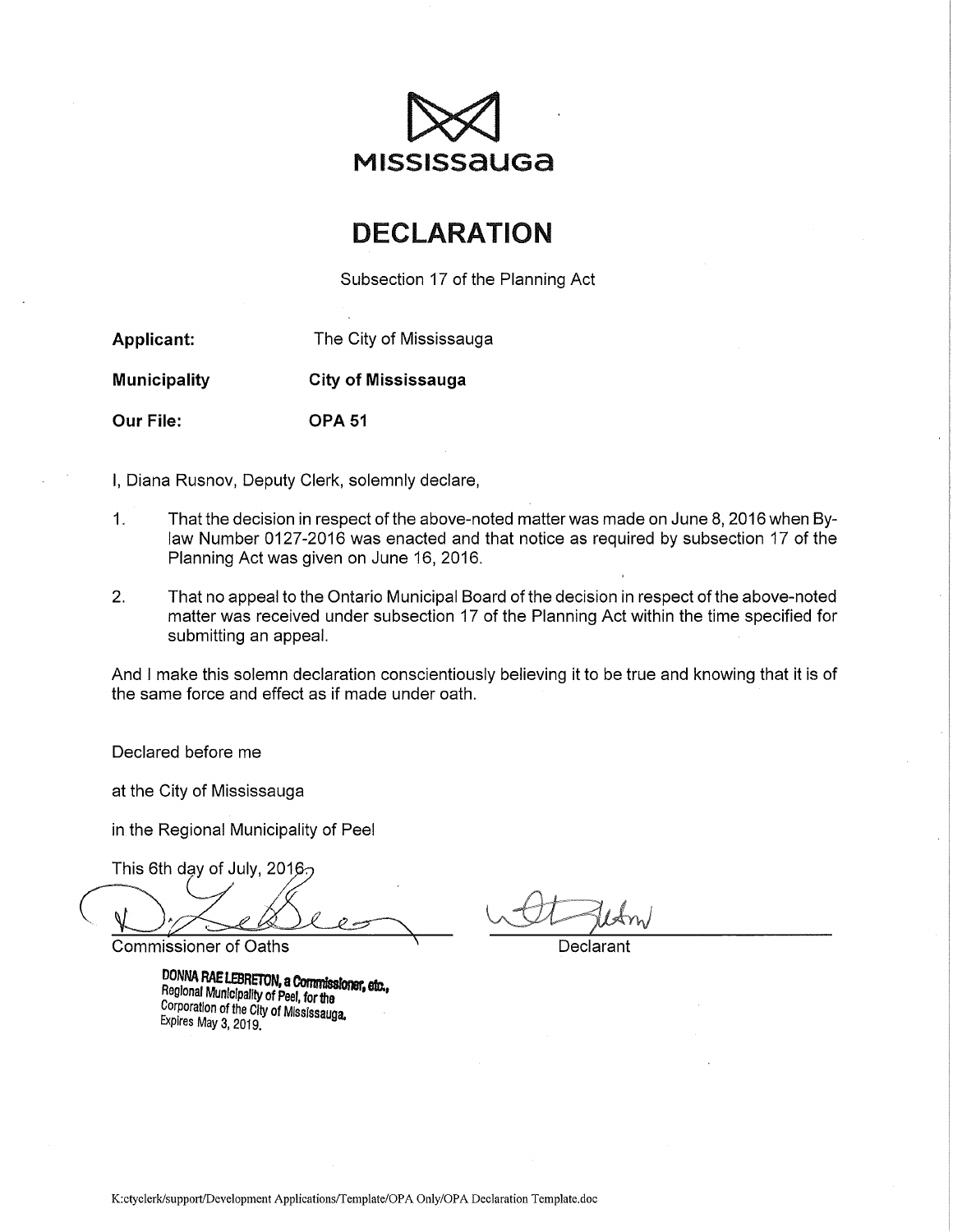

File Number: OPA 51<br>Municipality: City of M Municipality: City of Mississauga<br>Subject Lands: North side of Lakesh North side of Lakeshore Road West, east of Benson Ave.<br>June 8, 2016 Date of Decision: June 8, 2016<br>Date of Notice June 16, 2016 Date of Notice Last Date of Appeal: July 5, 2016

#### **NOTICE OF DECISION With respect to an Official Plan Amendment Subsection 17(23) of the Planning Act**

**BILL 51** 

A decision was made on the date noted above to approve all of Amendment Number **51** to the **Mississauga Plan** (Official Plan) Amendment for the City of Mississauga as adopted by **By-law 0127-2016**.

#### **Purpose and Effect of the Official Plan Amendment**

The purpose of this amendment is to permit retirement dwelling units, apartment dwelling units for seniors, townhouses and street related commercial uses.

A copy of By-Law 0127-2016 adopting this Amendment is attached.

| of appeal. | When and How to File An Appeal<br>Any appeal to the Ontario Municipal Board must be filed<br>with the City of Mississauga no later than 20 days from<br>the date of this notice as shown above as the last date                                                                                                                                                                             | When the Decision is Final<br>The proposed official plan amendment is exempt from<br>approval by the Regional Municipality of Peel. The decision<br>of the City of Mississauga is final if a Notice of Appeal is not<br>received on or before the last date of appeal noted above. |  |  |  |  |  |  |  |  |
|------------|---------------------------------------------------------------------------------------------------------------------------------------------------------------------------------------------------------------------------------------------------------------------------------------------------------------------------------------------------------------------------------------------|------------------------------------------------------------------------------------------------------------------------------------------------------------------------------------------------------------------------------------------------------------------------------------|--|--|--|--|--|--|--|--|
|            | The appeal should be sent to the attention of the City Clerk,<br>at the address shown below and it must,                                                                                                                                                                                                                                                                                    | <b>Getting Additional Information</b><br>Additional information about this amendment is available for<br>public inspection during regular office hours at the City of                                                                                                              |  |  |  |  |  |  |  |  |
| (1)        | set out the specific part of the proposed official<br>plan amendment to which the appeal applies.                                                                                                                                                                                                                                                                                           | Mississauga at the address noted below or from Angela<br>Dietrich of the City of Mississauga, Planning and<br>Building Department at (905) 615-3200 X-5510.                                                                                                                        |  |  |  |  |  |  |  |  |
| (2)        | set out the reasons for the request for the appeal,<br>and                                                                                                                                                                                                                                                                                                                                  | Mailing Address for Filing a Notice of Appeal<br>City of Mississauga                                                                                                                                                                                                               |  |  |  |  |  |  |  |  |
| (3)        | be accompanied by the fee prescribed under the<br>Ontario Municipal Board Act in the amount of<br>\$125.00 payable by certified cheque or money<br>order to the Minister of Finance, Province of<br>Ontario.                                                                                                                                                                                | Office of the City Clerk<br>300 City Centre Drive<br>MISSISSAUGA ON L5B 3C1                                                                                                                                                                                                        |  |  |  |  |  |  |  |  |
| (4)        | be accompanied by an administration fee of<br>\$150.00, payable by Certified Cheque to the<br>Treasurer of City of Mississauga.                                                                                                                                                                                                                                                             |                                                                                                                                                                                                                                                                                    |  |  |  |  |  |  |  |  |
|            | If you wish to appeal to the OMB a copy of an appeal form is<br>available from the OMB website at www.omb.gov.ca                                                                                                                                                                                                                                                                            |                                                                                                                                                                                                                                                                                    |  |  |  |  |  |  |  |  |
| Board.     | <b>Who Can File an Appeal</b><br>Only individuals, corporations or public bodies may appeal a<br>decision of the City of Mississauga to the Ontario Municipal<br>A notice of appeal may not be made by an<br>unincorporated association or group. However, a notice of<br>appeal may be made in the name of an individual who is a<br>member of the association or the group on its behalf. |                                                                                                                                                                                                                                                                                    |  |  |  |  |  |  |  |  |
|            | No person or public body shall be added as a party to the<br>hearing of the appeal unless, before the plan was adopted,<br>the person or public body made oral submissions at a public<br>meeting or written submissions to the council or, in the<br>opinion of the Ontario Municipal Board, there are reasonable<br>grounds to add the person or public body as a party.                  |                                                                                                                                                                                                                                                                                    |  |  |  |  |  |  |  |  |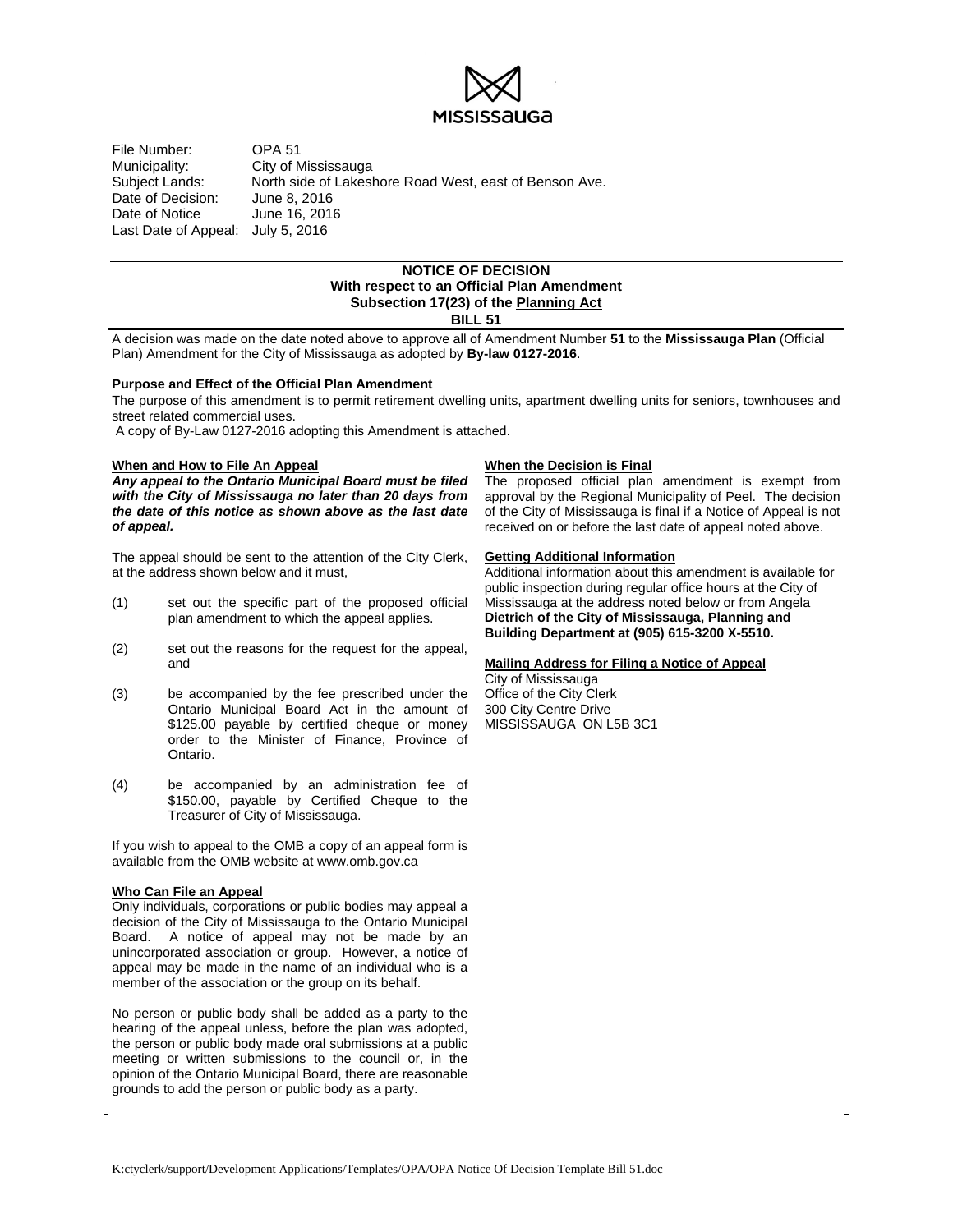**Amendment No. 51** 

**to** the contract of the contract of the contract of the contract of the contract of the contract of the contract of the contract of the contract of the contract of the contract of the contract of the contract of the contr

 **Mississauga Official Plan**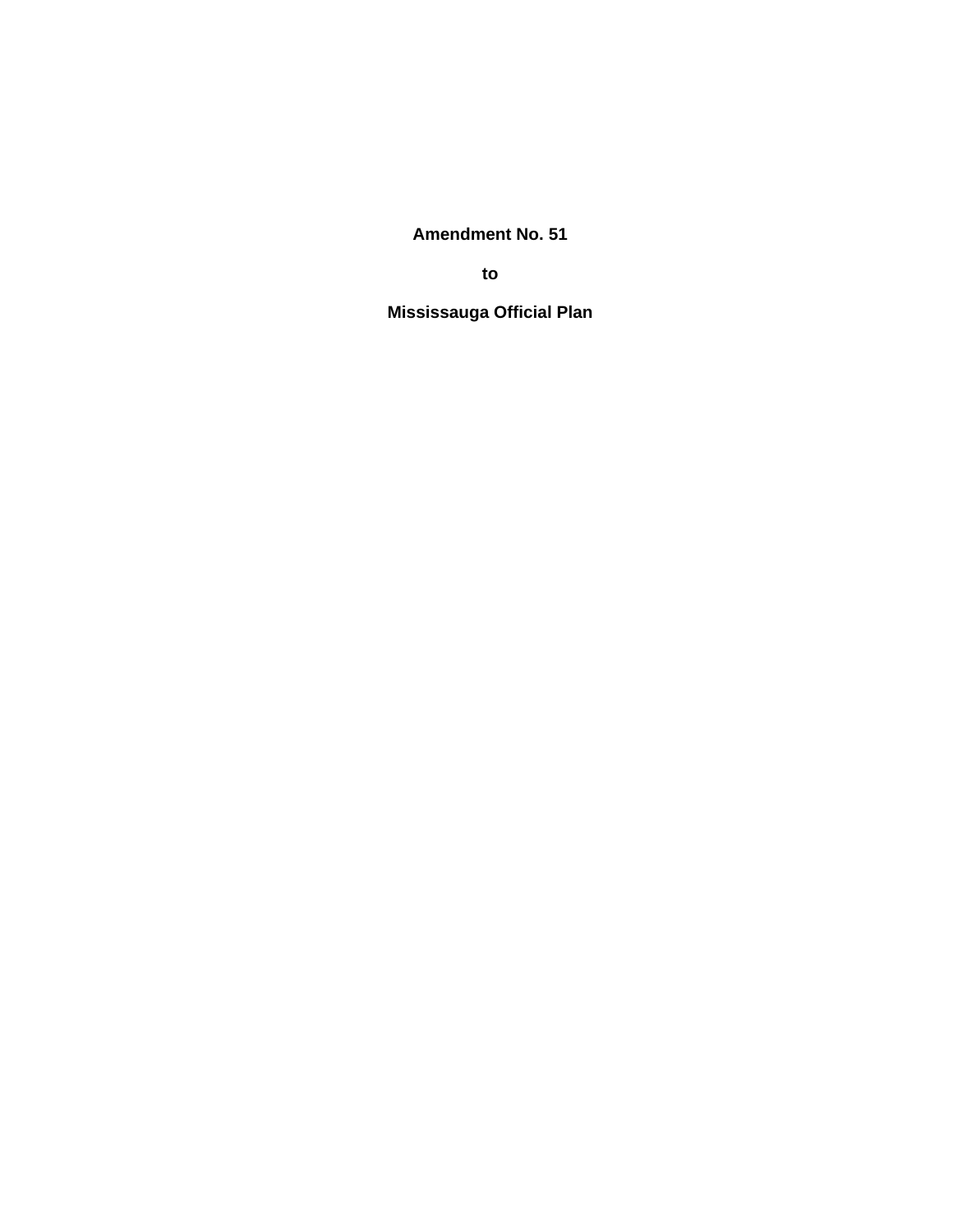

THE CORPORATION OF THE CITY OF MISSISSAUGA BY-LAW NUMBER  $O(27)$ -2016

#### A by-law to Adopt Mississauga Official Plan Amendment No. 51

WHEREAS in accordance with the provisions of sections 17 or 21 of the Planning Act, R.S.O. 1990, c.P.13, as amended, (the "Planning Act") Council may adopt an Official Plan or an amendment thereto;

AND WHEREAS, pursuant to subsection 17(10) of the Planning Act, the Ministry of Municipal Affairs and Housing ("MMAH") authorized the Regional Municipality of Peel (the "Region") an approval authority, to exempt from its approval any or all proposed Local Municipal Official Plan Amendments;

AND WHEREAS, Regional Council passed By-law Number 1-2000 which exempted all Local Municipal Official Plan Amendments adopted by local councils in the Region after March 1, 2000, provided that they conform with the Regional Official Plan and comply with conditions of exemption;

AND WHEREAS, the Commissioner of Public Works for the Region of Peel has advised that, with regard to Amendment No. 51, in his or her opinion the amendment conforms with the Regional Official Plan and is exempt;

AND WHEREAS, Council desires to adopt certain amendments to Mississauga Official Plan to permit retirement dwelling units, apartment dwelling units for seniors, townhouses and street related commercial uses within the Port Credit Neighbourhood Character Area.

NOW THEREFORE the Council of The Corporation of the City of Mississauga **ENACTS** as follows:

 $1<sub>1</sub>$ The document attached hereto, constituting Amendment No. 51 to Mississauga Official Plan, is hereby adopted.

ENACTED and PASSED this  $8$  day of  $\bigcup$  ONE, 2016.



**MAYOR** 

Cupital **CLERK**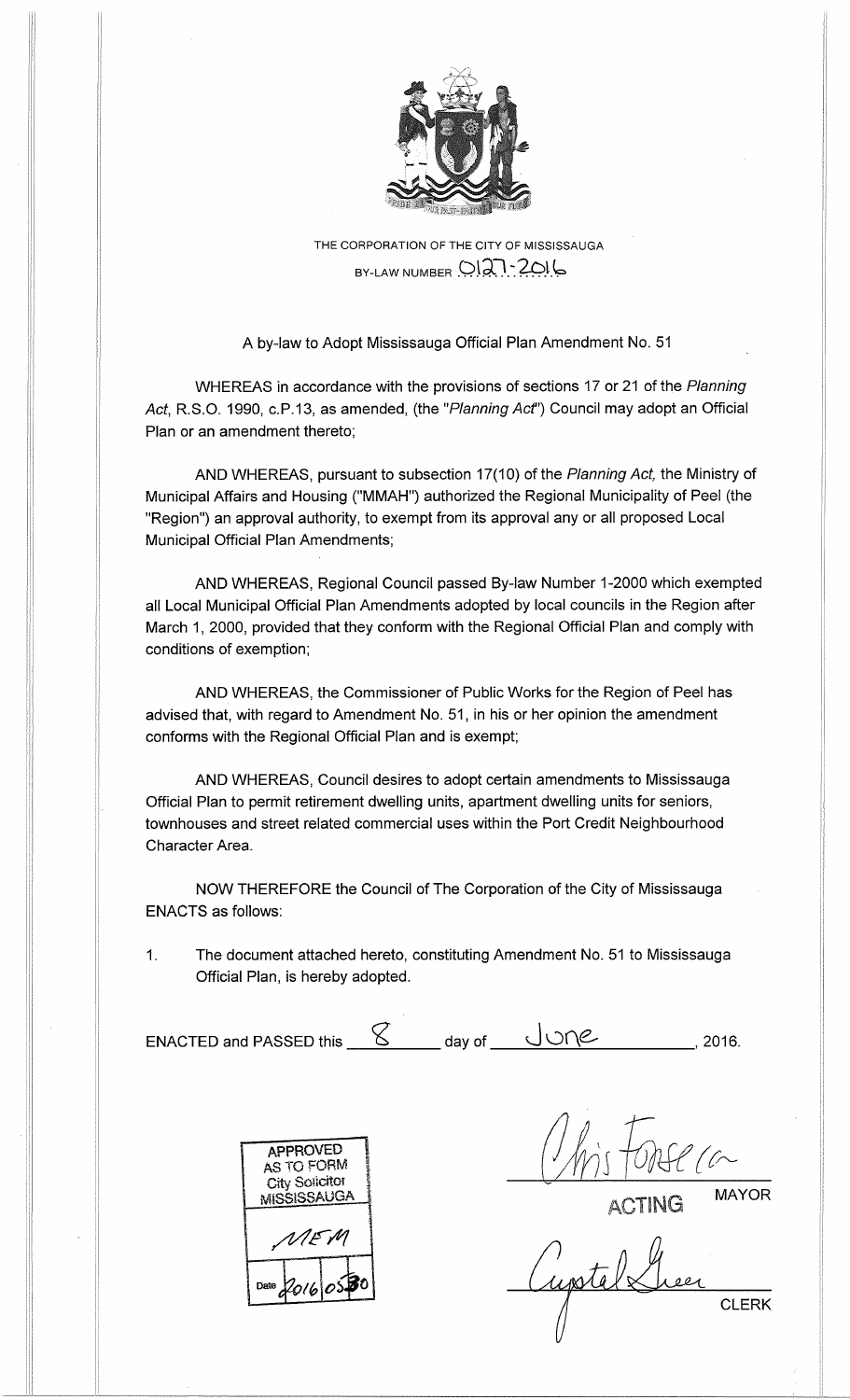#### **Amendment No. 51**

**to** the contract of the contract of the contract of the contract of the contract of the contract of the contract of the contract of the contract of the contract of the contract of the contract of the contract of the contr

#### **Mississauga Official Plan**

The following text and Map "A" attached constitutes Amendment No. 51.

Also attached but not constituting part of the Amendment are Appendices I and II.

Appendix I is a description of the Public Meeting held in connection with this Amendment.

Appendix II is a copy of the Council report dated May 16, 2016, pertaining to this Amendment.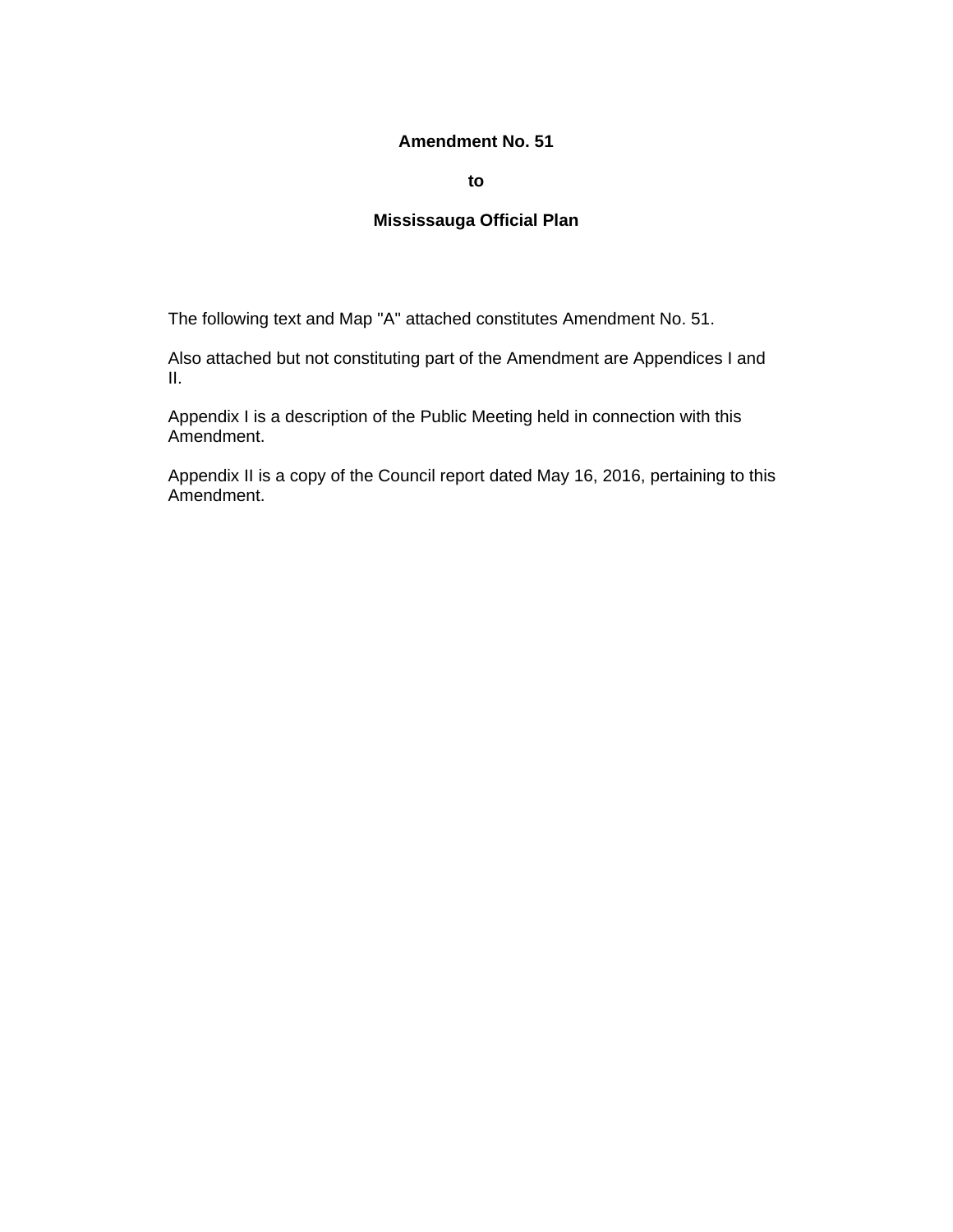#### PURPOSE

The purpose of this Amendment is to permit retirement dwelling units, apartment dwelling units for seniors, townhouses and street related commercial uses.

### LOCATION

The lands affected by this Amendment are located on the north side of Lakeshore Road West, east of Benson Avenue. The subject lands are located in the Port Credit Neighbourhood Character Area, as identified in Mississauga Official Plan.

#### BASIS

Mississauga Official Plan came into effect on November 14, 2012, save and except for those policies and land use designations which have been appealed to the Ontario Municipal Board.

The subject lands are designated Mixed Use which permits a range of uses including residential, retail stores, personal service establishments, restaurants and financial institutions. A portion of the subject lands are also identified as Exempt Site 1 which permits existing motor vehicle repair uses.

OPA 41 which came into force on December 17, 2015, added a special site policy to allow various forms of residential development and street related commercial uses and deleted permission for the existing motor vehicle repair uses.

OPA 19 known as the Port Credit Local Area Plan came into force on December 21, 2015, and did not include the special site policies from OPA 41 for the subject site. The proposed amendment adds the special site policies for the subject site to the Port Credit Local Area Plan. The amendment also deletes Exempt Site 1.

The proposed Amendment is acceptable from a planning standpoint and should be approved for the following reasons:

- 1. The proposed development is compatible with the land uses adjacent to the site and the design achieves appropriate relationships with the surrounding built form.
- 2. The proposed Official Plan provisions are appropriate to accommodate the requested uses based on the proposed height, massing, landscaping and general site design.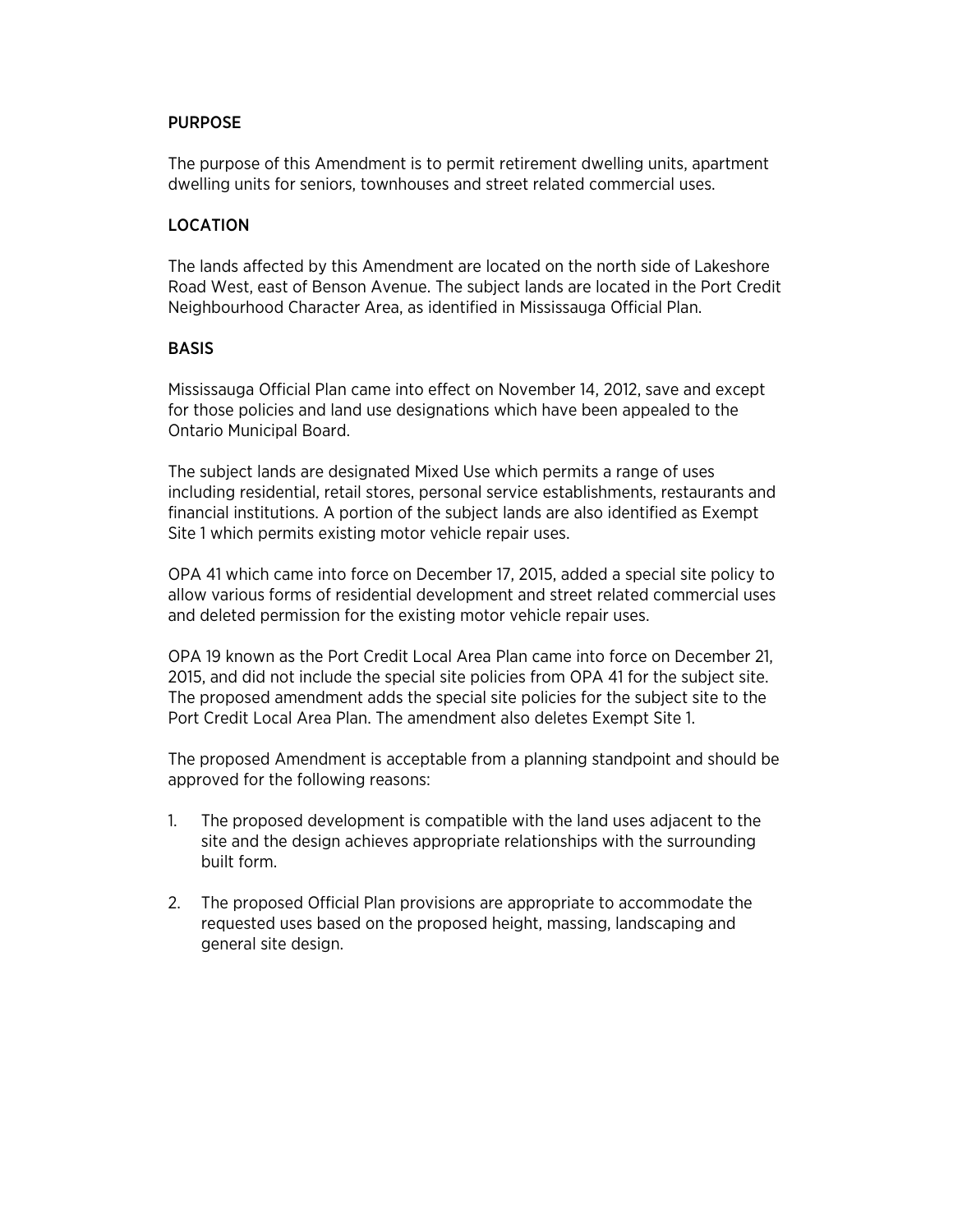### DETAILS OF THE AMENDMENT AND POLICIES RELATIVE THERETO

1. Section 13.1, Special Sites, Port Credit Local Area Plan of Mississauga Official Plan, is hereby amended by adding the following Special Site:

13.1.16 Site 16



13.1.16.1 The lands identified as Special Site 16 are located on the north side of Lakeshore Road West, east of Benson Avenue.

13.1.16.2 Notwithstanding the policies of this Plan, the following additional policies will apply:

- a. a maximum of 16 townhouse dwelling units with building heights not exceeding three storeys of livable space will be provided along the south side of High Street West;
- b. a maximum of 309 retirement dwelling units and/or apartment dwelling units for seniors will be permitted within mixed use buildings that front onto Lakeshore Road West;
- c. a maximum building height of four storeys fronting Lakeshore Road West, stepping up to a maximum building height of eight storeys towards the north, is permitted for the mixed use buildings;
- d. the only commercial uses permitted are retail stores, financial institutions, restaurants, personal service establishments, repair establishments and *secondary office* uses and are to be located within the ground floor of the mixed use buildings fronting Lakeshore Road West.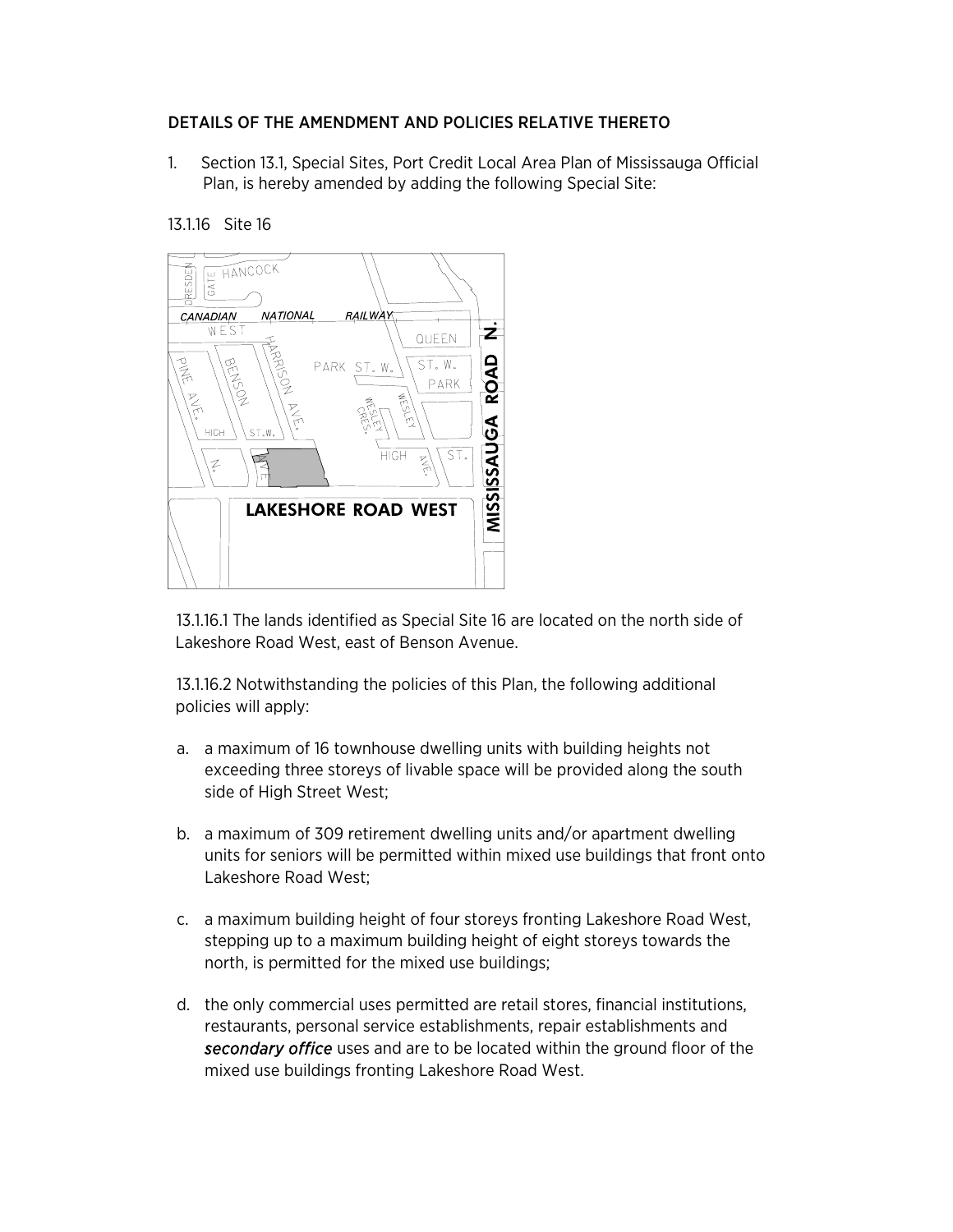2. Section 13.2, Exempt Sites, Port Credit Local Area Plan of Mississauga Official Plan, is hereby amended by deleting Section 13.2.1.

#### IMPLEMENTATION

Upon the approval of this Amendment by the Council of the Corporation of the City of Mississauga, Mississauga Official Plan will be amended in accordance with this Amendment.

The lands will be rezoned to implement this Amendment.

This Amendment has been prepared based on the Office Consolidation of Mississauga Official Plan dated March 11, 2016.

#### INTERPRETATION

The provisions of Mississauga Official Plan, as amended from time to time regarding the interpretation of that Plan, will apply in regard to this Amendment.

This Amendment supplements the intent and policies of Mississauga Official Plan.

K:\PLAN\POLICY\GROUP\\_Mississauga Official Plan\2016 Mississauga Official Plan\Corporate Report\MOPA 51.docx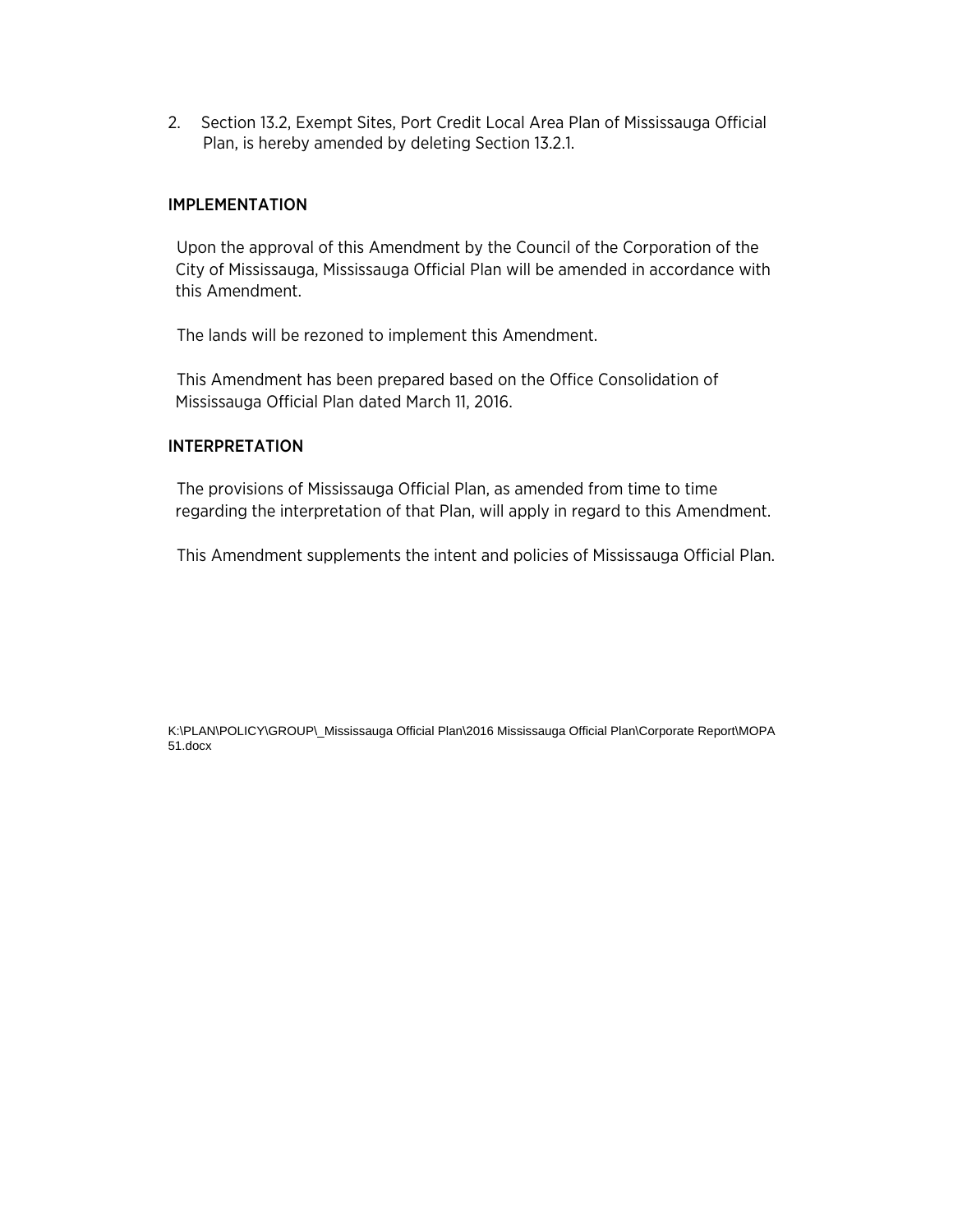### APPENDIX I

#### PUBLIC MEETING

A public meeting notice appeared in the Mississauga News on Thursday April 21, 2016 and Friday April 22, 2016 Editions. The property owners of the subject lands and their agent were invited to a Public Meeting of the Planning and Development Committee held on May 16, 2016 in connection with this proposed Amendment.

There were no comments submitted regarding the proposed amendment and therefore no changes were made to the original proposed policies.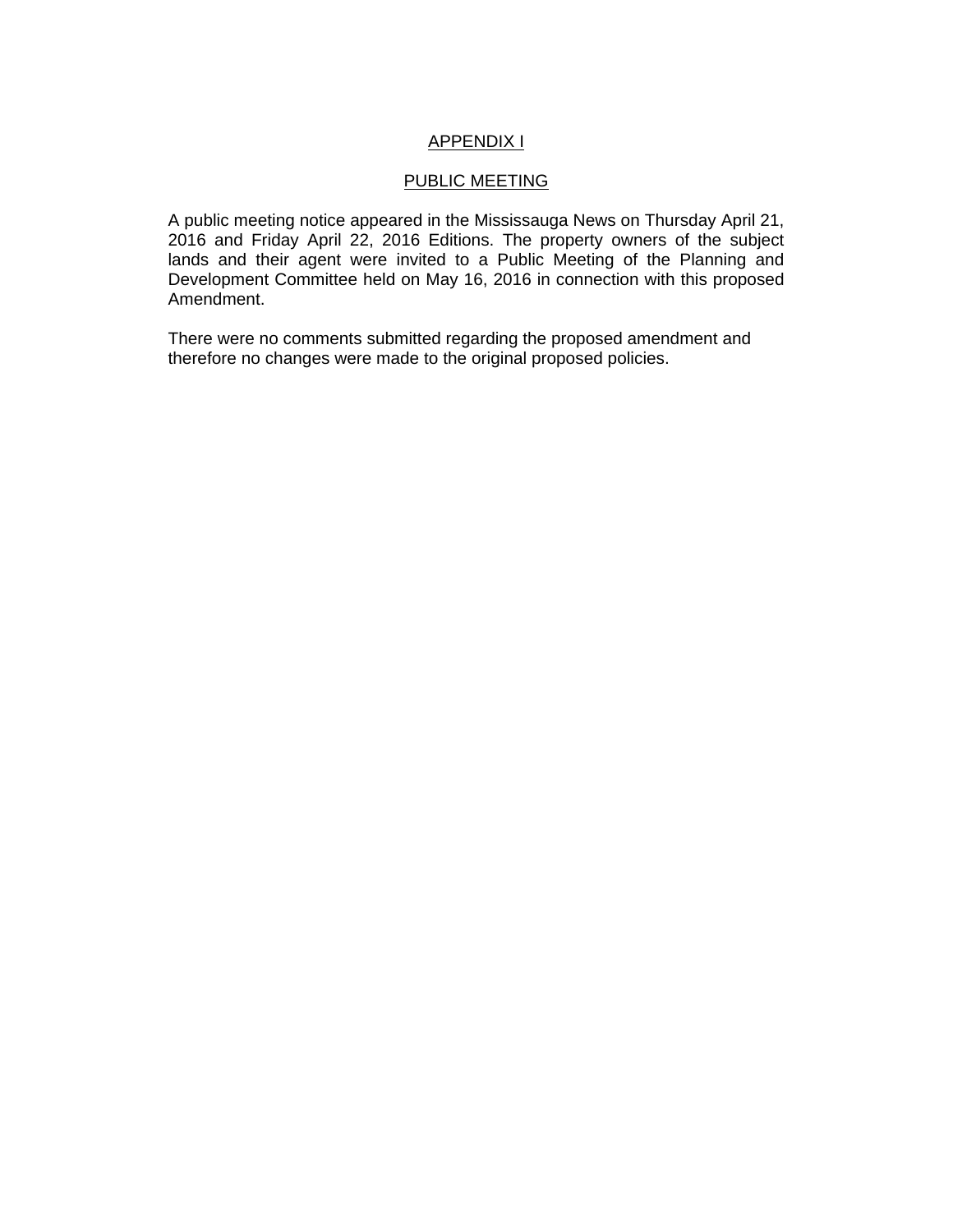# City of Mississauga **Corporate Report**

Date: 2016/05/16

Mayor and Members of Council To:

From: Edward R. Sajecki, Commissioner of Planning and **Building** 

**CD.01-MIS** 

Originator's files:

Meeting date: 2016/06/08

## **Subject**

Proposed City Initiated Official Plan and Rezoning Amendments to Mississauga Official Plan and Mississauga Zoning By-law 0225-2007 **Recommendation Report** File: CD.01-MIS (Ward 1)

## Recommendation

That the Report dated April 26, 2016, from the Commissioner of Planning and Building regarding Proposed City Initiated Official Plan and Rezoning Amendments to Mississauga Official Plan and Mississauga Zoning By-law 0225-2007, be adopted in accordance with the following:

1. That the proposed City Initiated Official Plan and Rezoning Amendments to Mississauga Official Plan and Mississauga Zoning By-law 0225-2007 as detailed in Appendix 1 be approved.

## **Background**

A public meeting was held by the Planning and Development committee on May 16, 2016, at which time a Planning and Building Department Information Report (Appendix 1) was presented and received for information.

At the public meeting, the Planning and Development Committee passed the following recommendation PDC-0034-2016:

"That the Report dated April 26, 2016, from the Commissioner of Planning and Building regarding proposed initiated amendments to the Official Plan and Zoning By-law 0225-2007, be received for information and notwithstanding planning protocol, that the Recommendation report be brought directly to a future Council meeting."

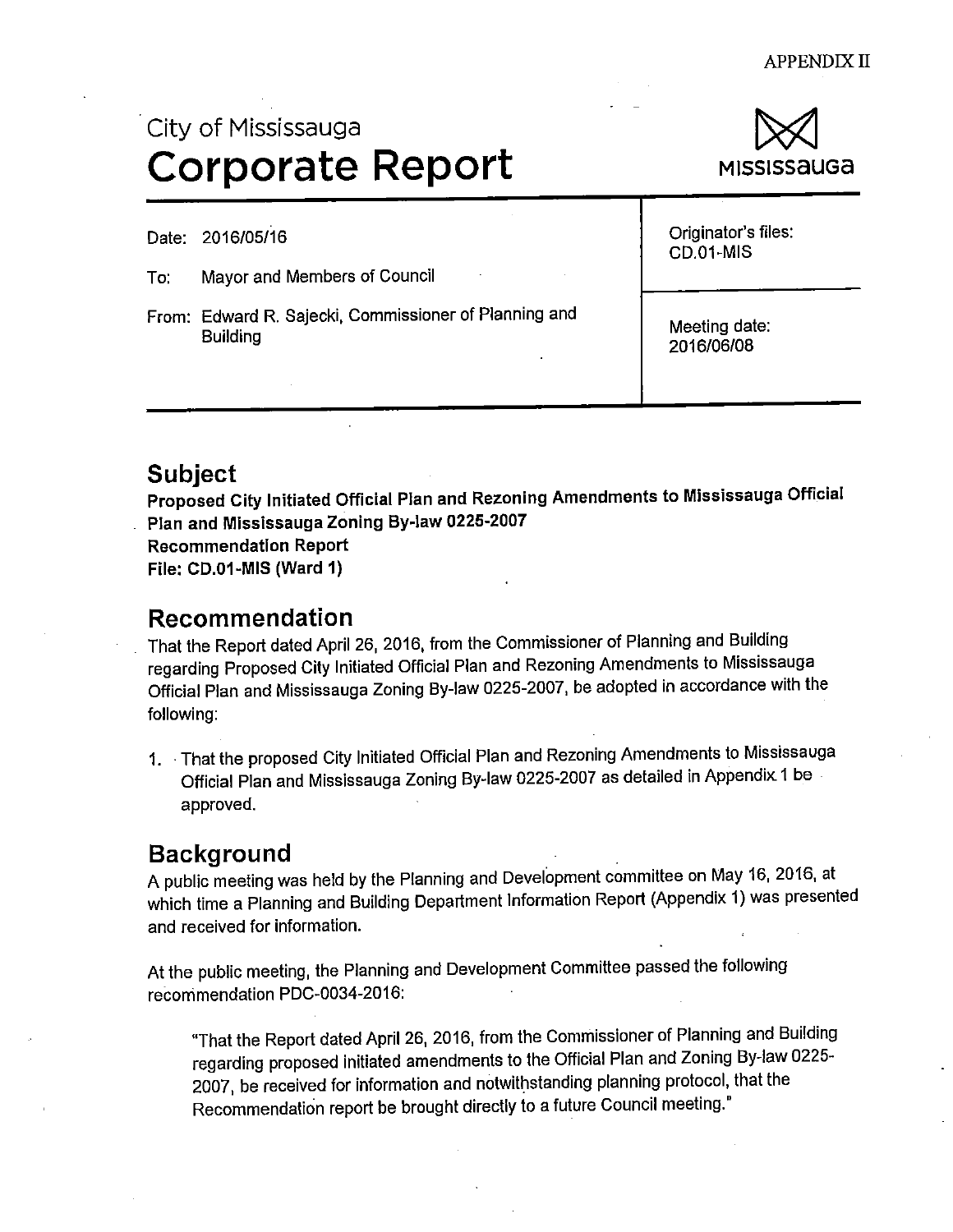Council

Originators files: CD.01-MIS

 $\overline{2}$ 

This recommendation was subsequently adopted by Council at its meeting held on May 25, 2016 via Resolution 0099-2016.

## **Comments**

The implementing Official Plan and Zoning By-law amendments have been prepared to reflect the City initiated amendments noted in Appendix 1 of the Public Meeting/Information Report which is attached as Appendix 1.

### **COMMUNITY ISSUES**

No community meetings were held, and no one attended the Planning and Development Committee meeting with respect to this item. No written comments were received by the Planning and Building Department.

## **PLANNING COMMENTS**

The proposed amendments to the Official Plan and Zoning By-law are required to ensure that the Official Plan and Zoning By-law remains up-to-date. The amendments are in conformity with the policies of the Mississauga Official Plan.

## **Financial Impact**

Not applicable

## **Conclusion**

The proposed City Initiated Official Plan and Rezoning Amendments to Mississauga Official Plan and Mississauga Zoning By-law 0225-2007 are acceptable from a planning standpoint and should be approved.

## **Attachments**

Appendix 1: Information Report

 $CA - A$ 

Edward R. Sajecki, Commissioner of Planning and Building

Prepared by: Angela Dietrich, Manager, Policy Planning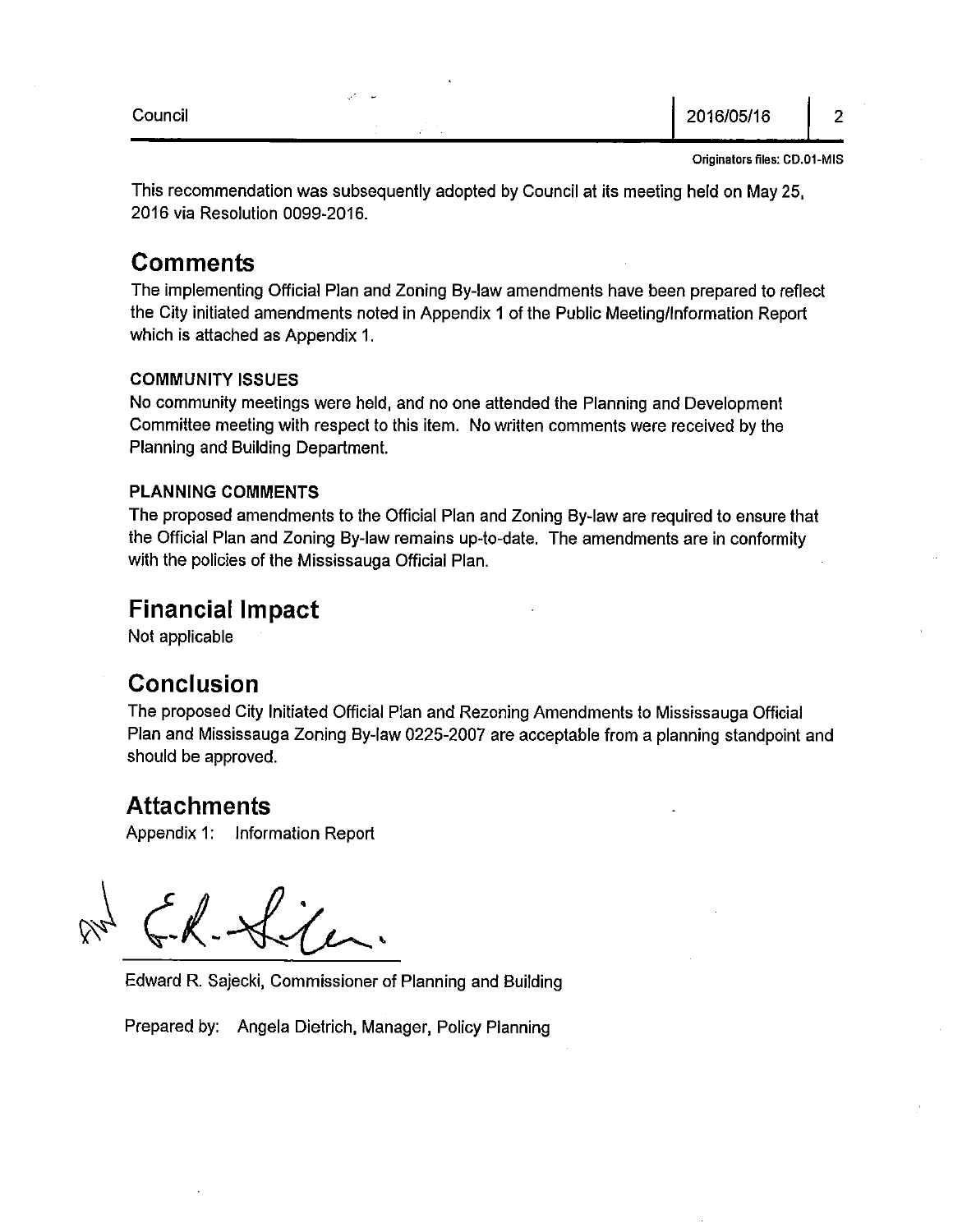# City of Mississauga **Corporate Report**



|     | Date: 2016/04/26                                                         | Originator's files:<br>CD.01-MIS |
|-----|--------------------------------------------------------------------------|----------------------------------|
| To: | Chair and Members of Planning and Development<br>Committee               |                                  |
|     | From: Edward R. Sajecki, Commissioner of Planning and<br><b>Building</b> | Meeting date:<br>2016/05/16      |

## **Subject**

PUBLIC MEETING INFORMATION REPORT

Proposed City Initiated Official Plan and Rezoning Amendments to Mississauga Official Plan and Mississauga Zoning By-law 0225-2007 File: CD.01-MIS (Ward 1)

## Recommendation

That the Report dated April 26, 2016, from the Commissioner of Planning and Building regarding proposed City initiated amendments to the Official Plan and Zoning By-law 0225-2007, be received for information and notwithstanding planning protocol, that the Recommendation report be brought directly to a future Council meeting.

# **Background**

The purpose of this report is to propose housekeeping amendments to the Official Plan and Zoning By-law for three sites within Ward 1 and to hear comments from the public on the proposed amendments. The sites are known municipally as:

- $\bullet$  1294, 1298-1318 Alexandra Avenue
- 91-93, 99 Lakeshore Road East and 42 Port Street East
- 266-294 Lakeshore Road West, 125-143 High Street West and 5-7 Benson Avenue

## **Comments**

The proposed Official Plan amendments affect all three properties and the proposed Zoning By-law amendment affects one property. Appendix 1 contains a summary of the proposed Official Plan and/or Zoning By-law amendments.

The proposed City initiated amendments are to incorporate approvals for development applications that were being processed or under appeal when Mississauga Official Plan Amendment 32 (the 'Lakeview Local Area Plan') and Mississauga Official Plan Amendment 19 (the 'Port Credit Local Area Plan') came into effect. The proposed amendments are to bring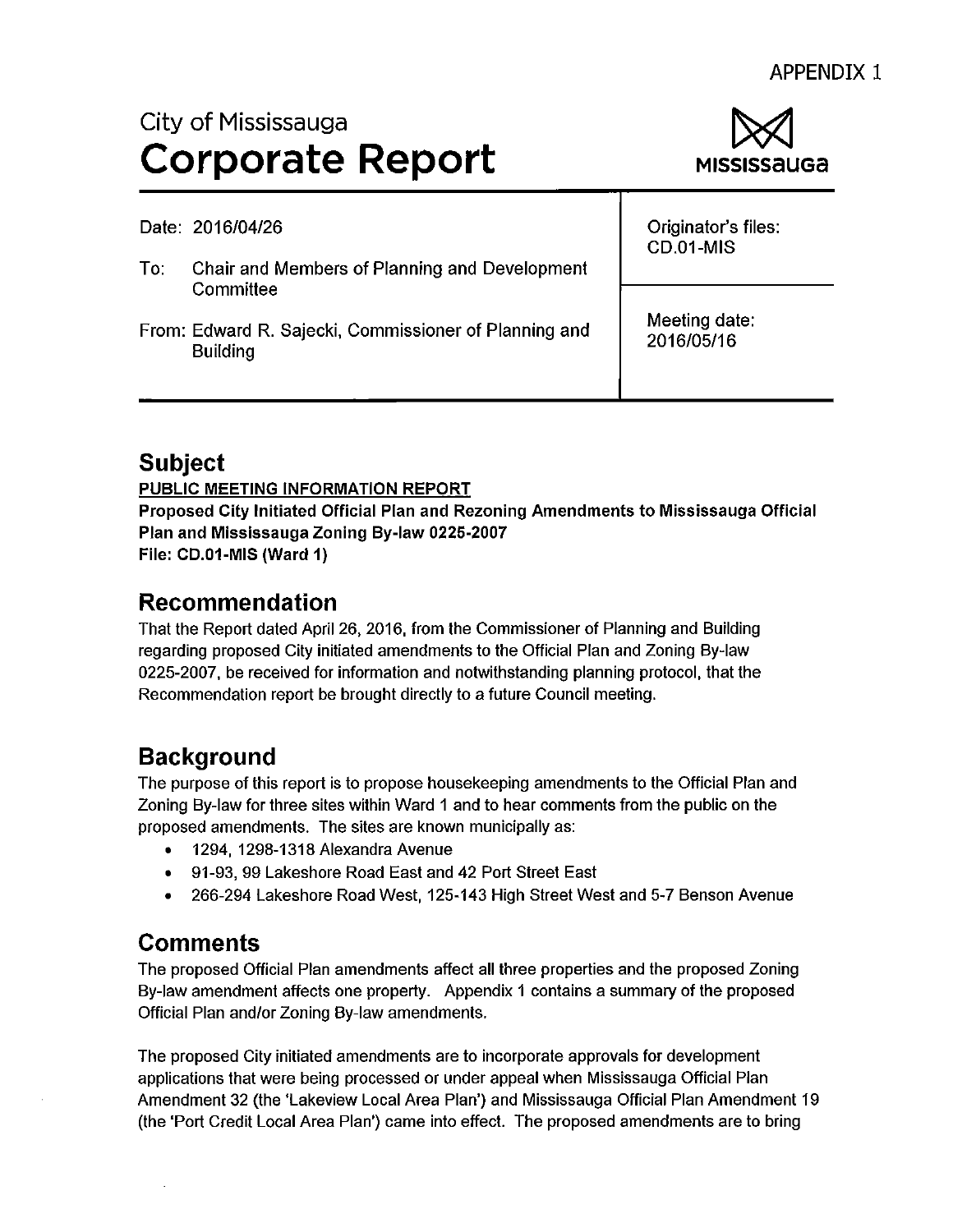| <b>Planning and Development Committee</b> | 2016/04/26 |  |
|-------------------------------------------|------------|--|

Originators files: CD.01-MIS

forward official plan policies and, where applicable, associated zoning that have been considered at a public meeting and approved by Council. There are no outstanding appeals to the Ontario Municipal Board on these matters.

## **Financial Impact**

Not applicable.

## **Conclusion**

Once the public meeting has been held, the Planning and Building Department will be in a position to make a recommendation regarding these amendments. Given the nature of the proposed City initiated amendments to the Official Plan and Zoning By-law, it is recommended that notwithstanding planning protocol, the Recommendation report be brought directly to a future Council Meeting.

## **Attachments**

Appendix 1: Proposed City Initiated Amendments to Mississauga Official Plan and Zoning By-law 0225-2007

El-Sila.

Edward R. Sajecki, Commissioner of Planning and Building

Prepared by: Angela Dietrich, Manager, Policy Planning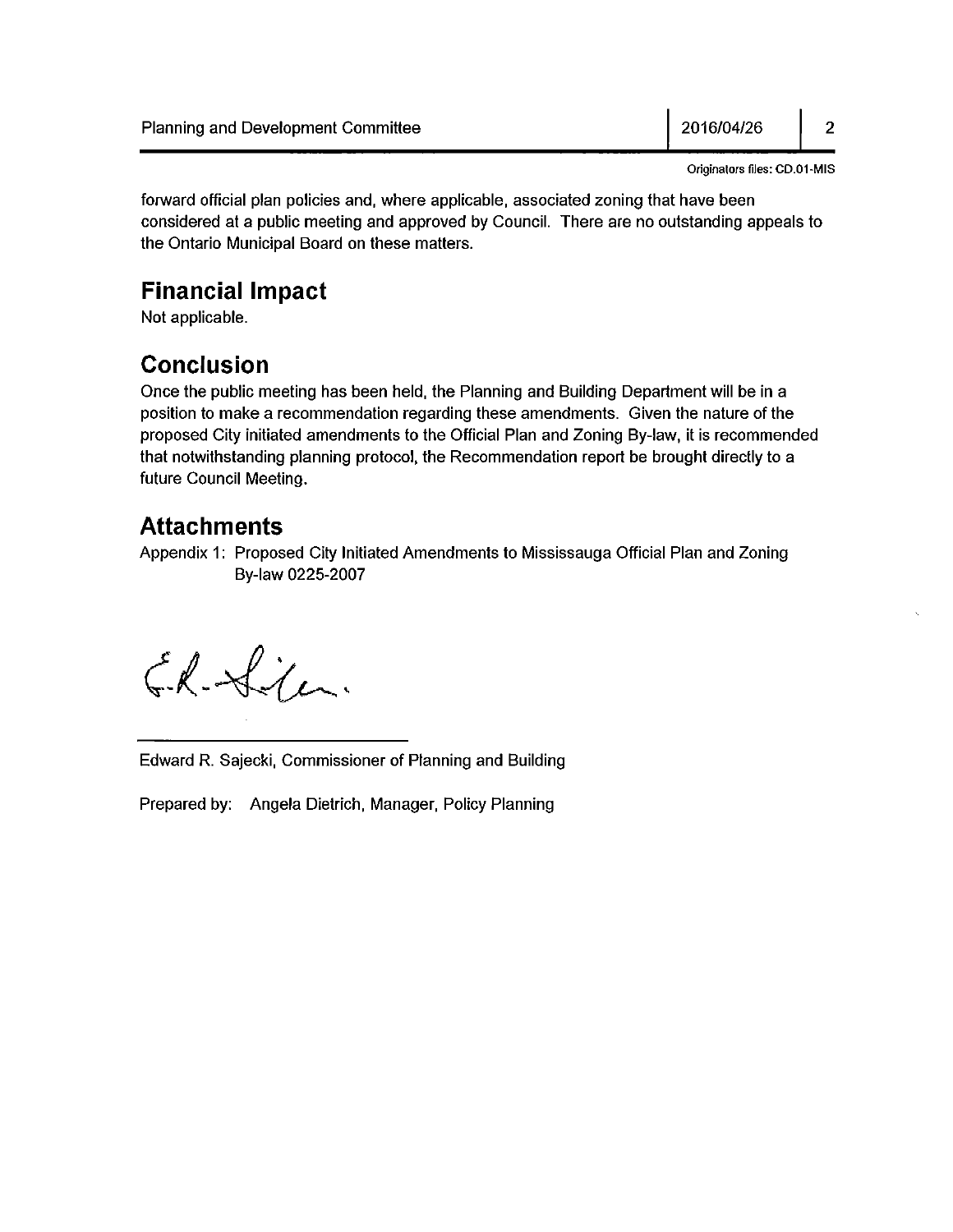Appendix 1

# to Mississauga Official Plan and Zoning By-law 0225-2007 Proposed City Initiated Amendments

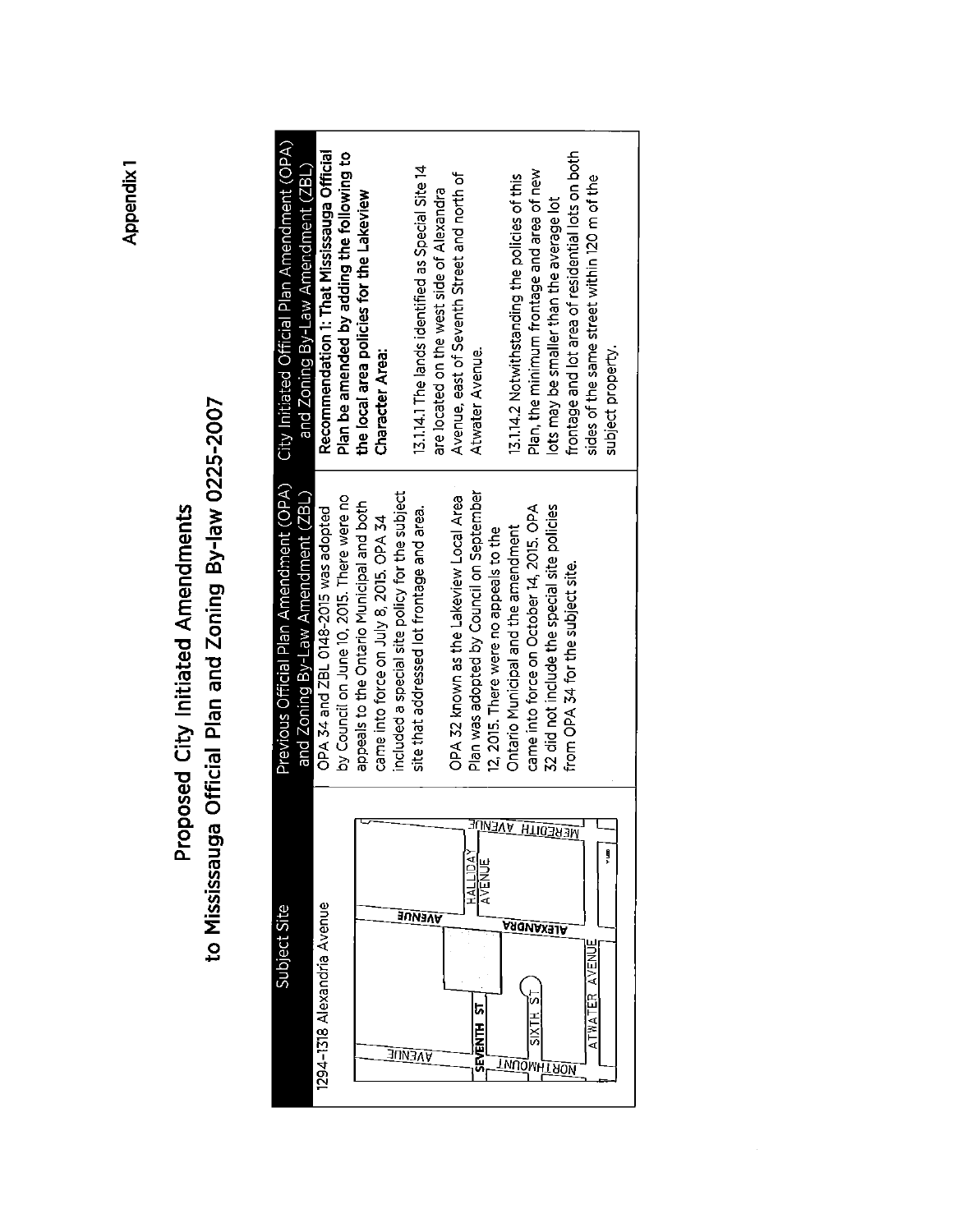| Official Plan be amended by adding the<br>Recommendation 2: That Mississauga      | following to the local area policies for the<br>Port Credit Character Area:      | 13.1.15.1 The lands identified as Special Site 15<br>are located at the southeast corner of                                 | Lakeshore Road East and Elizabeth Street<br>South.                                    | 13.1.15.2 Notwithstanding the policies of this<br>Plan, the following additional policies will                                                                     | a maximum of 56 residential units are<br>permitted;<br>apply.<br>$\dot{\sigma}$ | a maximum building height of four<br>Area A:<br>ó | building step backs from Lakeshore<br>storeys is permitted;                       | Road East shall be introduced to the<br>facade.                                 | Area B:<br>Ü                                                                           | a maximum building height of four<br>storeys fronting Port Street East,           | stepping up to a maximum building<br>height of ten storeys towards the | notwithstanding the above height<br>north, is permitted;<br>٠                                                                | adjacent to the easterly boundary of<br>Area B shall be no greater than one<br>maximums, the building height | storey. | 0225-2007 be amended by adding Exception<br>Recommendation 3: That Zoning By-law | Mississauga Official Plan policies as proposed<br>zoning provisions to conform to the<br>in Recommended 2 above. |
|-----------------------------------------------------------------------------------|----------------------------------------------------------------------------------|-----------------------------------------------------------------------------------------------------------------------------|---------------------------------------------------------------------------------------|--------------------------------------------------------------------------------------------------------------------------------------------------------------------|---------------------------------------------------------------------------------|---------------------------------------------------|-----------------------------------------------------------------------------------|---------------------------------------------------------------------------------|----------------------------------------------------------------------------------------|-----------------------------------------------------------------------------------|------------------------------------------------------------------------|------------------------------------------------------------------------------------------------------------------------------|--------------------------------------------------------------------------------------------------------------|---------|----------------------------------------------------------------------------------|------------------------------------------------------------------------------------------------------------------|
| by Council on February 12, 2014. On March<br>OPA 1 and ZBL 0031-2014 were adopted | 7, 2014 Dr. Geoff Edwards appealed both<br>the OPA and ZBL. On March 9, 2015 Dr. | because it sought to amendment the "old"<br>however, OPA 1 could not come into force<br>Geoff Edwards withdrew the appeals; | longer in force. ZBL 0031-2014 also never<br>Port Credit Local Area Plan which was no | came into force because it was dependent<br>addressed drive-through facilities and the<br>on OPA 1 coming into force. OPA 1<br>included special site policies that | number and height of residential units for<br>the subject site.                 | OPA 19 known as the Port Credit Local             | March 5, 2014. On March 31, 2014 Dr. Geoff<br>Area Plan was adopted by Council on | and then on November 6, 2014 scooped<br>Edwards appealed OPA 19 in its entirety | his appeal to the subject site. On February<br>27, 2015 Dr. Geoff Edwards withdrew his | force for the subject site. OPA 19 did not<br>appeal allowing OPA 19 to come into | include the special site policies from OPA                             | I that addressed the number and height of<br>Restrictions regarding drive-through<br>residential units for the subject site. | facilities for the subject site were<br>addressed in OPA 19.                                                 |         |                                                                                  |                                                                                                                  |
| 91-93 and 99 Lakeshore Road East,<br>42 Port Street East                          |                                                                                  | AYE<br><b>TREET</b><br>щĪ<br>뉴<br><b>QUEEN</b><br>'N                                                                        | PARK<br>ů,<br>$\overline{5}$<br>'1S<br>யி<br>$N$ .TZ<br>5<br>1S<br>ARK<br>$\Omega$    | ROSEMOOD<br><b>OISATVOSUH</b><br>யி<br><b>NNA</b><br>n<br>중<br>도<br><b>HT38ASTH</b>                                                                                | EAS<br><b>B</b><br><b>AKESHORE</b><br>'S                                        | ST.<br>5.72<br>ヨハヨコヨト<br>i.<br>нтіналді           | <b>LAWRENCE</b><br>s<br>∢<br>ш<br><b>STREE</b><br>v-1.00<br>δ                     |                                                                                 |                                                                                        |                                                                                   |                                                                        |                                                                                                                              |                                                                                                              |         |                                                                                  |                                                                                                                  |

<u> 1989 - Johann Barn, mars ann an t-</u>